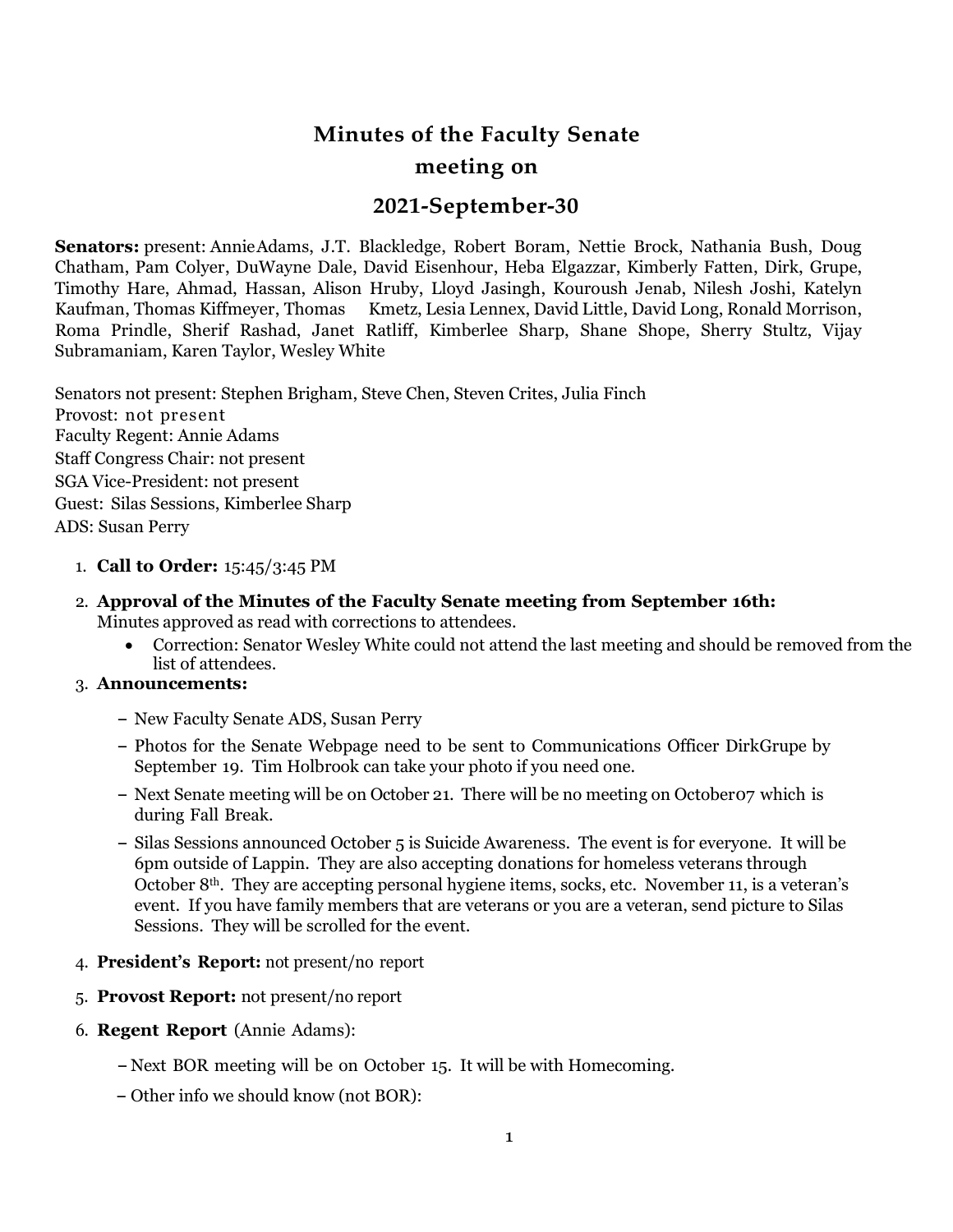- **–** Losing a 3rd member of the OVC.
- **–** Need to be aware of the Attorney General of the National Labor Relations Board general memorandum posted September 29th regarding students who play sports for institutions and the NCAA.
- 7. **Staff Congress Report** (David Flora): not present/no report
- 8. **SGA Report** (Ethan Wells): not present/no report
- 9. **Executive Council Report** (David Long): President Long and President-elect Julia Finch went to the President's (Jay Morgan) office to discuss the vaccination resolution. President Morgan could neither fully approve or fully reject the motion. They agreed to wait and see what happens next. SGA president, Emily, and Staff Congress chair, David Flora, were taken aback by the resolution. David Long will suggest SGA and Staff Congress survey their constituents to see where they stand on the issue. A vaccination rally was suggested. Nettie Brock offered guidance from her department on how to best communicate information regarding Covid-19 vaccination. Annie Adams suggested that biomedical sciences can speak to the safety of the vaccine. J.T. Blackledge wants to see the Covid-19 regulations implemented and enforced
	- **–** Other concerns:
		- **–** First Year Seminar Issue Needs to be addressed and done
		- **–** Merit pay vs. just across the board raises or a combination of both
		- **–** Librarian Issue

#### 10. **Executive Council Committee Reports:**

- **– Academic Issues:** (Kouroush Jenab):
	- **–** Double dipping policy
	- **–** Consistency on implementing the 50% rule Annie Adams there is no external mandate for the rule. It was voted on thinking it was a CPE mandate.
- **– Evaluations:** (Lesia Lennex):
	- **–** Status of Faculty Evaluation Plans (FEPs) The provost and chairs of tenure and promotion have been notified of programs not in compliance.
	- **–** Human Resources and the Provost have been emailed regarding UAR timeframes/academic affairs supervisor evaluations. Lesia has not had a response from either.
- **– Faculty Welfare & Concerns** (Katelyn Kaufman):
	- **–** Approval of AD-hoc committee for faculty workload calculations.
	- **–** Wording to policy for fast clock promotion and early tenure process
	- **–** Annual evaluation policy We do not follow the policy of merit raises. The policy may need to be reworked to better follow what was intended.
- **– Governance:** (J. Finch): not present/no report
- 11. **New Business:**
	- **–** Survey monkey poll on 1) merit pay, 2) COLAs, 3) both need to get an idea of where faculty stands as a body.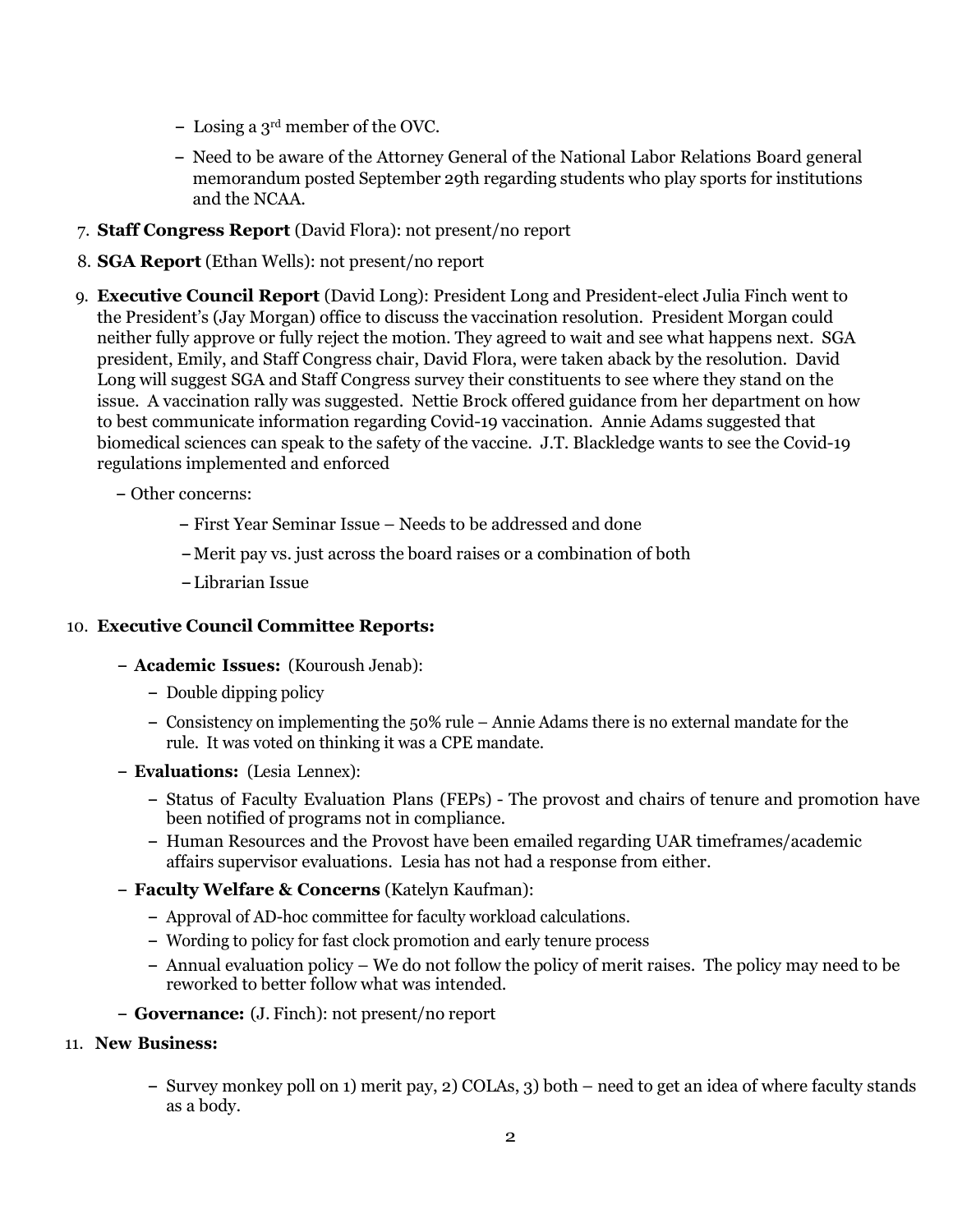- **–** Faculty Senate Blackboard clean up David Long will get an accurate list from the Provost and update Blackboard.
- **–** Other business none
- **–** Rectifying Faculty Senate Blackboard list
- 12. Old Business: none
- 13. Motion to adjourn, which passed. Meeting adjourned: 16:52/4:52 PM
- 14. The **recording of the meeting** can be found at https://moreheadstate.webex.com/webappng/sites/moreheadstate/recording/e163ccf70454103ab8ff005 0568189b8/playback
- 15. **Next Meeting:** October 21, 2021
- 16. **Chat Transcript:** Located on page 4
- 17. **Minutes Taken by:** Susan Perry, Faculty Senate ADS